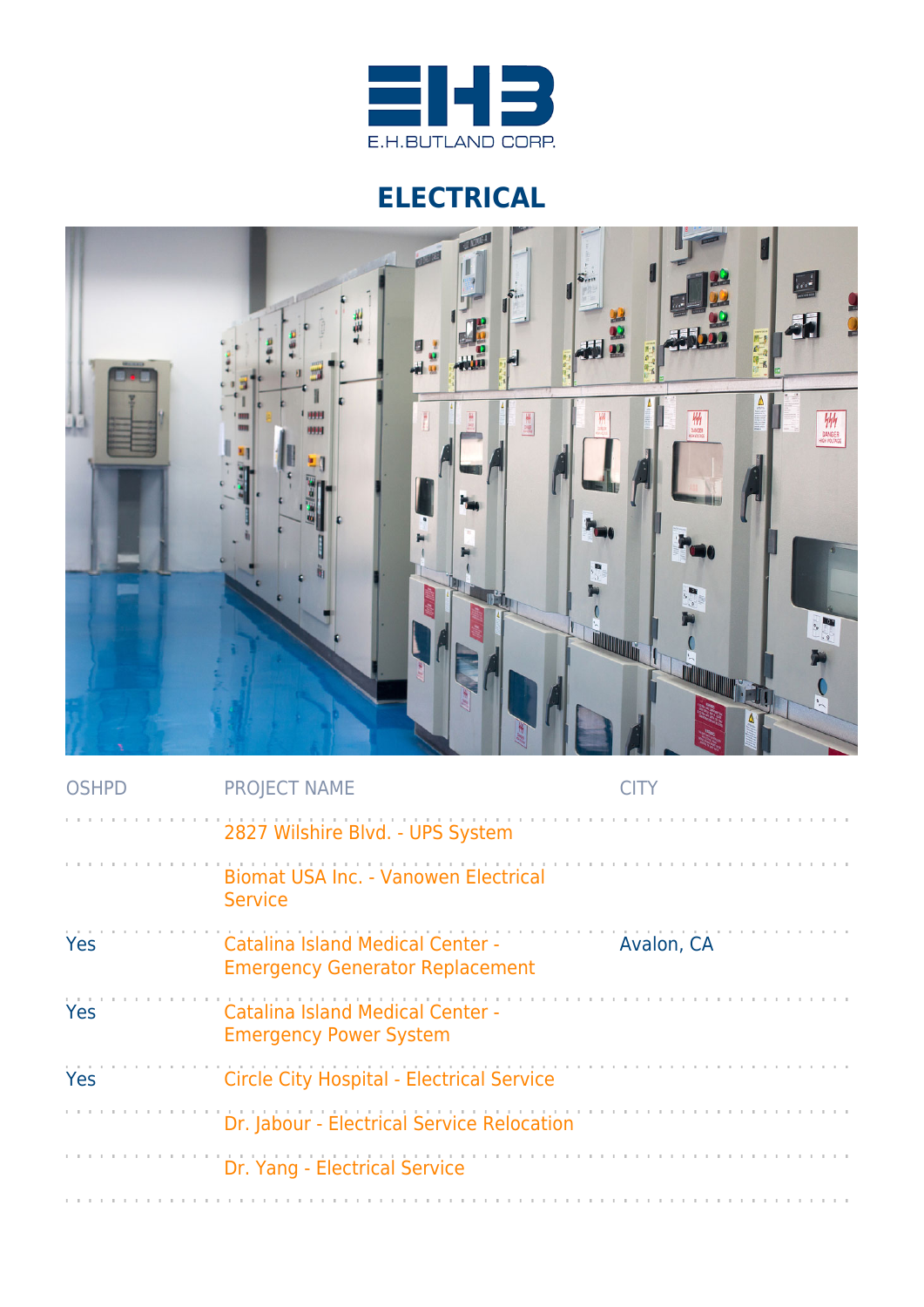| <b>OSHPD</b> | <b>PROJECT NAME</b>                                                    | <b>CITY</b> |
|--------------|------------------------------------------------------------------------|-------------|
|              | Fair Oaks Radiology - Electrical Service                               |             |
| Yes          | Foothill Community Hospital - Main<br><b>Electrical Service</b>        |             |
|              | <b>Grossman Imaging Center - Electrical</b><br><b>Services Upgrade</b> |             |
| Yes          | Harbor/UCLA Medical Center- UPS System                                 |             |
| Yes          | Hoag Memorial Hospital - Power<br><b>Conditioning System</b>           |             |
| Yes          | Huntington Hospital - Outpatient Pavilion<br><b>Emergency Power</b>    |             |
|              | Lake Street - Main Electrical Vault                                    |             |
|              | Long Beach Urology - Center Electrical<br><b>Service</b>               |             |
|              | <b>Madison Ave - Main Electrical Service</b>                           |             |
|              | Microwave Products - Electrical Service<br>Upgrade                     |             |
| Yes          | <b>Olive View Medical Center- UPS System</b>                           |             |
|              | Pasadena Humane Society - Emergency<br><b>Stairwell Lighting</b>       | Pasadena    |
|              | Pasadena Humane Society - SNIPS<br><b>Electrical</b>                   | Pasadena    |
|              | Pasadena Humane Society - Walkway<br><b>Common Area Lighting</b>       | Pasadena    |
| Yes          | Providence Tarzana Medical Center -<br><b>Electrical Vault</b>         |             |
| Yes          | Queen of Angels Hospital - Electrical Vault                            |             |
| <b>Yes</b>   | Rio Hondo - Electrical Vault                                           |             |
|              | Rye Canyon - Edison Electrical Vault                                   |             |
|              | Santa Anita - Main UPS System                                          |             |
|              |                                                                        |             |